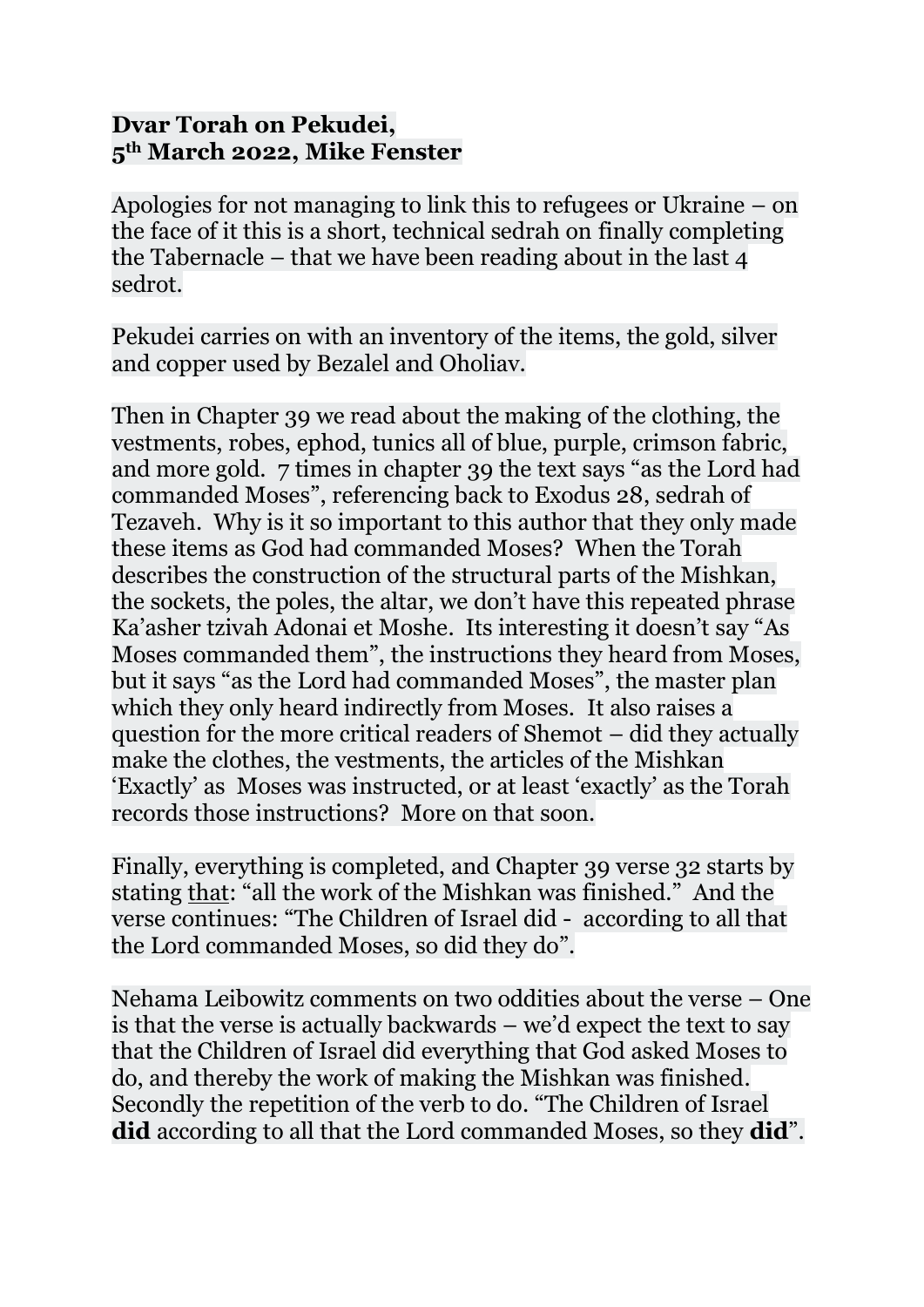She was not the first to note this, and various commentators try to unpick what the verse is really telling us. Partly it's about what did the Children of Israel actually do when the text says only Bezalel and Oholiav were the craftsmen. Some of the commentators say that what they did was just to donate the various items of metal, the bronze mirrors, and to spin the fabrics used for the curtains, and the clothes for the priests, and that it is this act of donating what was needed that is implied here when it says all the children of Israel were involved.

The donations to the Mishkan are also discussed in Midrash, for example in Bamidbar Rabbah. This midrash contrasts the fulsome donations of the ordinary Israelites with the limited donations of the princes. It says the princes thought the ordinary people would not want to part with their valuables, so the princes held back, hoping to step in and receive praise by making up with their own large donations what the ordinary people would not give. But their plan failed, as the people brought so much the craftsmen said stop, we have too much. And chapter 35 relates how the princes only brought the few remaining items needed - stones for the Ephod and breastplate. The Midrash then moves on to Bamidbar Chapter 7; although this is two books away, Chapter 7 is actually describing the same chronological day of the consecration of the mishkan as in Pekudei, the first day of the first month of the second year. The Midrash says the princes were so embarrassed by being so late in their donations for the Mishkan, that they stepped in quickly to offer the animals for the consecration ceremony.

So that's one point of view, that the work was in the donations.

Others think that the Israelites shared much more in the actual craftwork than the text which implies the work was only done by Bezalel and Oholiav.

Rashi suggests that verse 32 should be broken into 3 parts and adds the missing word to make sense of it.

Thus was completed all the work of the Mishkan Ohel Moed. And the children of Israel did **the work;** According to all that the Lord had commanded, so they did.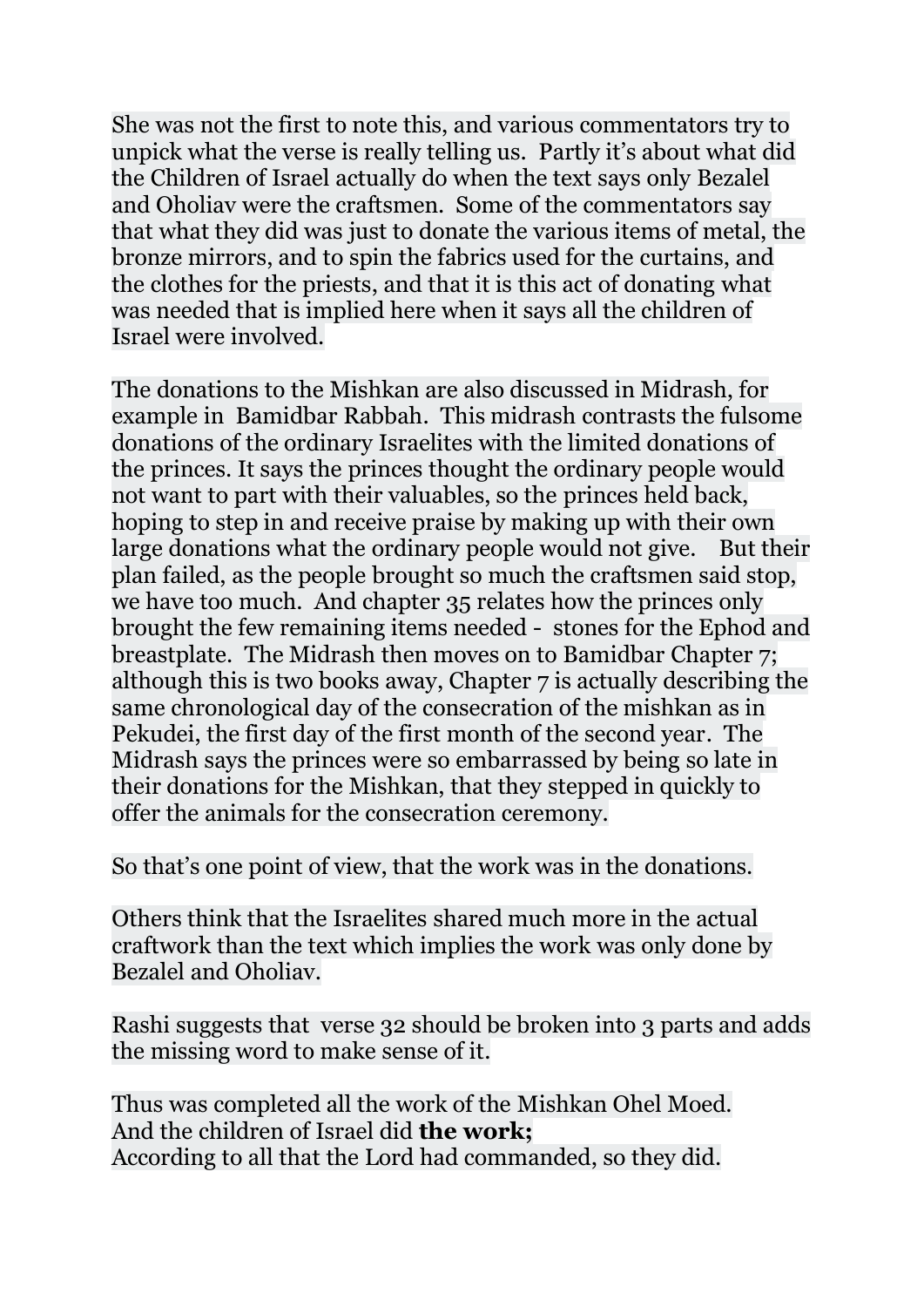In this reading – it's the children of Israel, not just Bezalel and Oholiav who did the work.

But their work is now linked via the phrase 'so they did' – to the earlier repetitions of Ka'asher tzivah Adonai et Moshe.

Benno Jacob, a 20<sup>th</sup> century German orthodox rabbi, analysed the instructions given to Moses, and the details of the constructions and pointed out actually how many differences there were. He couldn't understand the differences as being due to different sources for the biblical text, and so he understood the phrase 'Ka'asher tzivah Adonai et Moshe' as implying that the craftsmen used their experience and insight to interpret what Moses told them, to achieve a final result as close as possible to what Gods intentions were. Just as we struggle with those IKEA leaflets, but if we have an idea of what the finished article should look like, we can interpret them – So Jacob is saying the craftsmen didn't just blindly follow the instructions from Moses; they had to actively work out how to make the items to meet Gods objective. That's a valuable lessonnever underestimate your own contribution to an activity – your insight and understanding will improve the final result.

Finally, in 39:33 all of the completed articles are brought to Moses, who assembles the Mishkan, makes ready all of the items needed to start the consecration services to start on the 1st day of the 1st month of the 2nd year. Once again, the phrase Ka'asher tzivah Adonai et Moshe is repeated 7 times. The final job is to erect an enclosure and a gate all around the Tent of meeting.

And then what happened? A cloud conceals the Mishkan from the people and then God's glory enters the Mishkan. Moses couldn't enter the Mishkan then. The cloud only lifts when the children of Israel set out on their journeys , at which times the levites dismantle the Mishkan ohel moed and carry it to the next destination.

So we have this mysterious tent, shrouded in cloud except when it moves. Moses couldn't enter it when it was stationary. It was in view of all the Israelites, throughout their journeys, as the last verse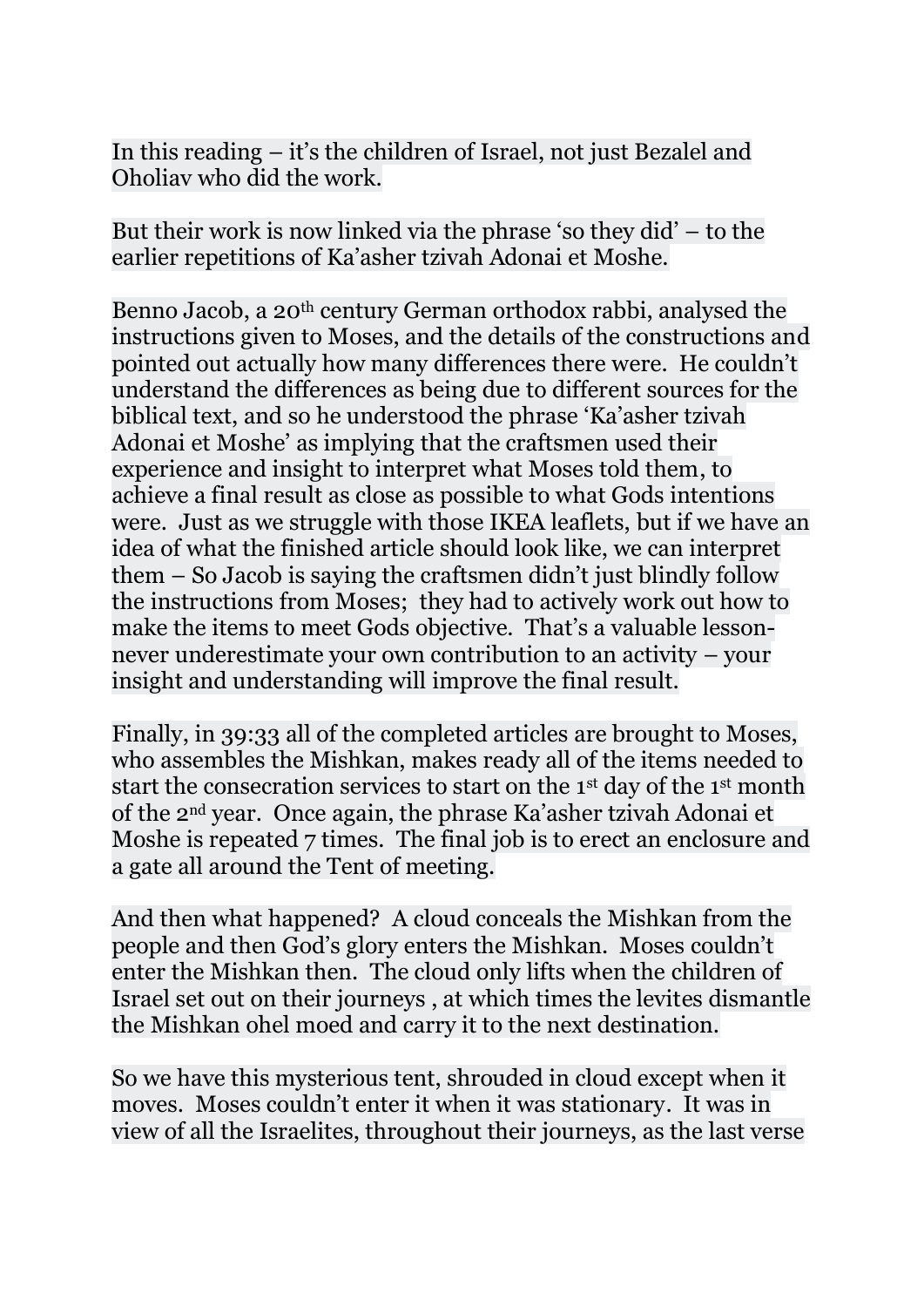says, but it was really never in view – it was either in cloud, or dismantled and moving.

What could be seen? Not much.

One can imagine how frustrating it would have seemed that after all of the effort to work and mould the gold silver and copper into these beautiful objects, they were now essentially hidden from the people who had given their valuables to be melted down for sockets, candlesticks, the altar. Not only were the Israelites not able to see everything inside the Ohel Moed, because only the leviim and Cohanim had access, but they were also hidden not just by an enclosure and gates around the Ohel Moed, but also hidden in cloud.

But there is another very different Ohel Moed which is discussed earlier, in Ki Tissa. Ex  $33, v7 - v$  Now Moses would take the tent (Et Ha'ohel) and pitch it outside the camp, at some distance from the camp. It was called the tent of meeting – the Ohel moed.

This is the subject of a rare joke about the book of Exodus.

Moses walks into a psychiatrist's office. He says, "Doctor, last night I dreamed I was the Ohel Moed." He comes in the next day and says, "Doctor, last night, I dreamed I was the Mishkan." The doctor says, "Moses, the problem is you're two tents."

This joke was supposedly told by Richard Elliot Friedman, at a conference. Friedman wrote several books on the theme of 'Who wrote the Bible'.

Moses' Ohel Moed is quite different from the mishkan ohel moed described in Pekudei. It says in Ki Tissa – "whoever sought the Lord would go out to the Tent of meeting, that was outside the camp", implying that this was not an ohel moed limited to priests and levi'im, but was for all of the people. There was a pillar of cloud, but this cloud just stood at the entrance of Moses' Ohel moed, it didn't cover it.